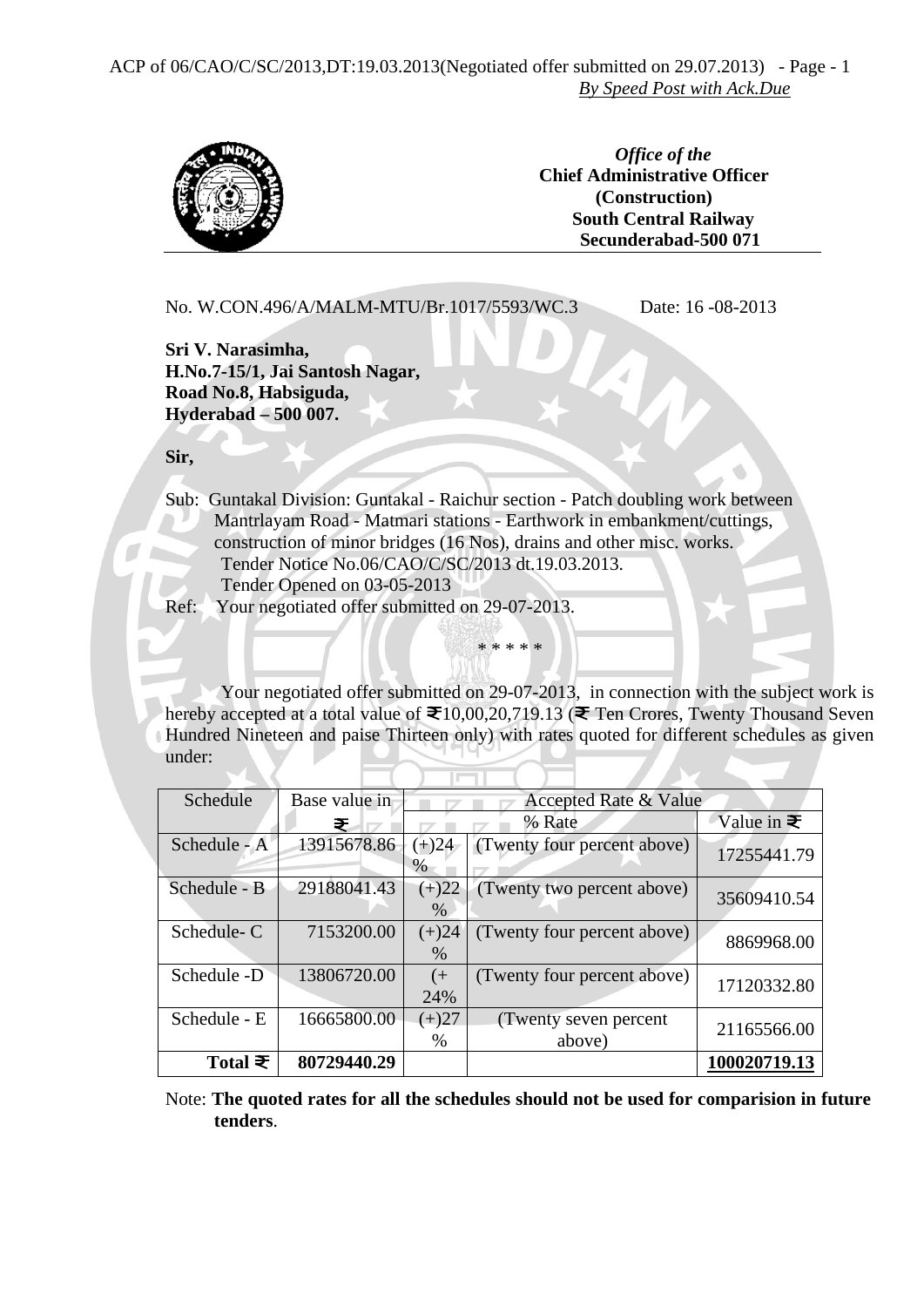2. Please note that all the works included in this contract shall be completed within the period of **12 (twelve)** months inclusive of the intervening monsoon period from the date of issue of this acceptance letter, as per the Mile Stone chart stipulated in the tender document, which is agreed/ signed by you. Further, you are expected to adhere to the progress of work as per the Mile Stone chart (copy enclosed). In case you fail, in achieving the first 2 mile – stones, the contract would be liable for termination under clause 62 of the GCC.

 3. The Earth work in formation has no maintenance period. All other works should be maintained by the contractor for a period of 6(Six) months from the certified date of completion of the whole work as covered by the contract. During the maintenance period, the Contractor shall bear the responsibility and be liable for maintenance as envisaged in the clause No.47 of the General Conditions of the Contract.

4. Please also note that an amount of **50,01,040/-** (i.e., 5% of contract value) is payable towards **Performance Guarantee** for the due and faithful fulfillment of the work within 30 (thirty) days from the date of issue of this letter of acceptance. Extension of time for submission of Performance Guarantee beyond 30 (thirty) days and up to 60 (sixty) days from the date of issue of letter of acceptance will be given with a penal interest of 15% p.a. shall be charged for the delay beyond 30 (thirty) days, ie., from  $31<sup>st</sup>$  day after the date of issue of letter of acceptance. In case you fail to submit the requisite Performance Guarantee even after 60 (sixty) days from the date of issue of letter of acceptance, the contract shall be terminated duly forfeiting EMD and other dues, if any payable against the contract. You shall be debarred from participating in re-tendering for this work. This guarantee shall be initially valid up to the stipulated date of completion plus 60 days beyond that. In case, the time for completion of work gets extended you shall get the validity of Performance Guarantee extended to cover such extended time for completion of work plus 60 days**.**

4.1 The above said Performance Guarantee shall be furnished either in Cash **or** Irrevocable Bank Guarantee **or** Government Securities including State Loan Bonds at 5 percent below the market value **or** Deposit receipts, Pay orders, Demand drafts and Guarantee Bonds these forms of Performance Guarantee could be either of the State Bank of India or any of the Nationalized Banks **or** Guarantee Bonds executed or Deposits receipts tendered by all Scheduled Banks **or a** Deposit in the Post Office Savings Bank **or** a deposit in the National Savings Certificates **or** Twelve years National Defence Certificates **or** Ten years Defence Deposits **or** National Defence Bonds **or** Unit Trust Certificates at 5 per cent below market value or at the face value whichever is less **or** FDR in favour of FA&CAO/C/ S.C.Railway/ Secunderabad, (free from any encumbrance) will be accepted. The Performance Guarantee shall be released only after physical completion of the work based on the 'Completion Certificate" issued by the competent authority stating that the contractor has completed the work in all respects satisfactorily.

5. If you are interested to furnish the Performance Guarantee as called for in para No.4 above in cash the same shall be lodged with the Chief Cashier/S.C.Rly/ Sec'bad and money receipt issued by him on this account should be forwarded to this office, so that arrangements will be made for execution of necessary agreement.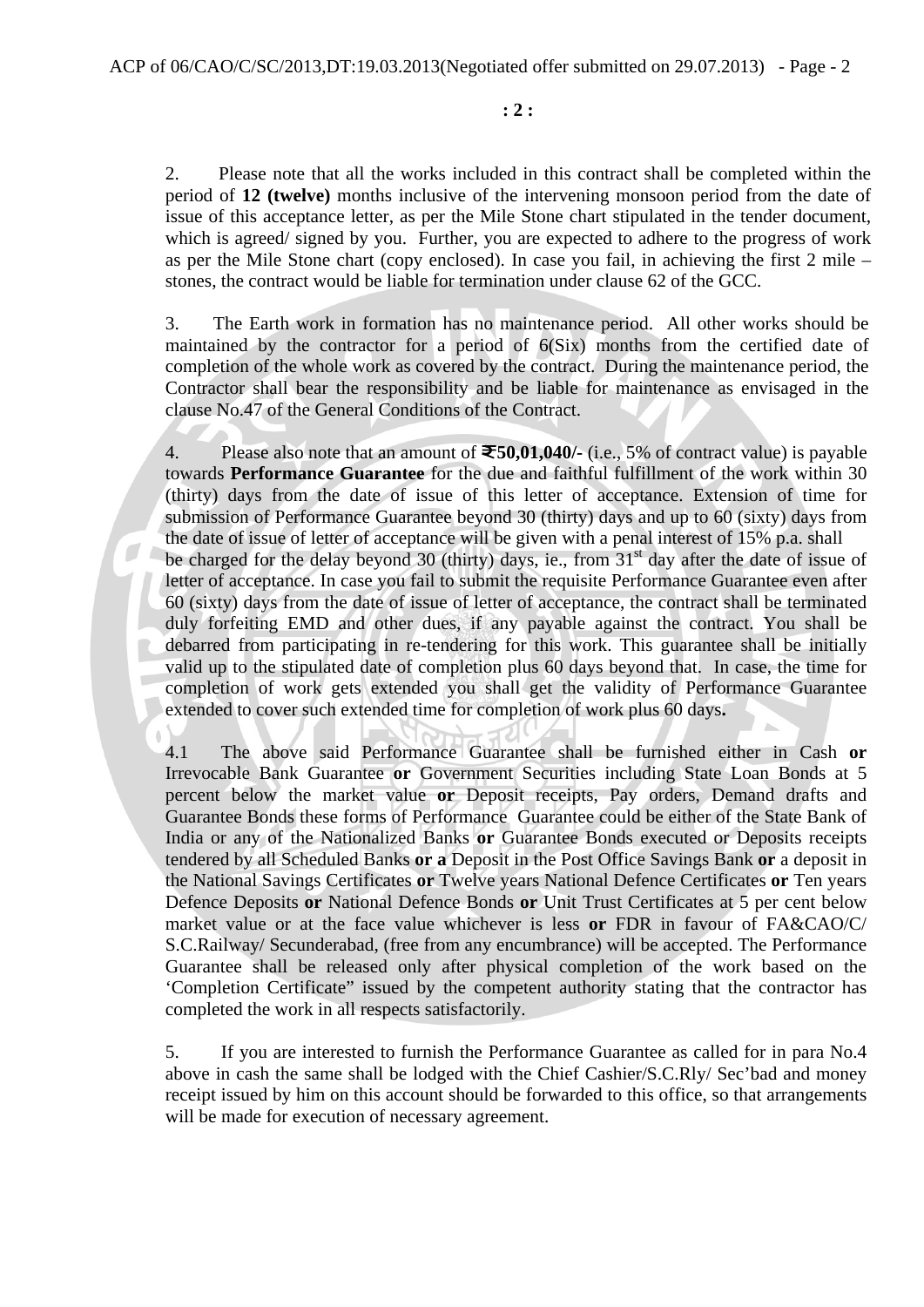6. In addition to the above, an amount of  $\mathbf{\bar{z}}$  50.01.040/- is also payable towards full Security Deposit for the due and faithful fulfillment of the work. The EMD amount furnished along with your offer in the form of **TDA No.743315 A/c. No.62281206475) dated 02-05- 2013** for 5,54,000/- issued by **State Bank of Hyderabad, Punjagutta Branch, Hyderabad** is adjusted towards part security deposit and the balance Security Deposit amount of  $\ddot{\equiv}$ **44,47,040**/- will be recovered from your running bills at the rate of 10% till the balance S.D amount is fully recovered. The security deposit shall be released only after the expiry of the maintenance period and after passing the final bill based on an 'Unconditional and Unequivocal No Claim Certificate' submitted by you.

7. Please note that no interest will be payable on the Security Deposit/ Performance Guarantee. But the Govt. Securities detailed above will be payable with interest accrued thereon, if they carry any interest.

8. It may please be noted that until a formal agreement is executed, this acceptance letter shall constitute a binding contract between you and the Railway subject to modification as may be mutually agreed to. The agreement for this work should be executed within 7(Seven) days from the date of receipt of notice from this office that such documents are ready, failing which action will be taken in terms of Clause12 of the regulations of tenders and Contracts without prejudice to any further right or remedies.

| Please acknowledge the receipt. |                                                                                            |
|---------------------------------|--------------------------------------------------------------------------------------------|
| Encl: One                       | Yours faithfully,                                                                          |
|                                 |                                                                                            |
|                                 | (D.K. Singh)<br><b>Chief Engineer/Con-I/SC</b><br>For and on behalf of President of India. |

Copy to:

- 1. FA & CAO/C/SC for information together with copies of TCPs. The EMD of the unsuccessful tenderers may be returned to this office duly discharged for returning the same to the unsuccessful tenderers**.** (Encl: One)
- 2. Dy.CE/C/GTL for information and necessary action together with copies of TCPs. (Encl: One).
- 3.Labour Enforcement Officer (Central), Rly.Qtr.No.533, Opp: Railway High School, Guntakal -515 801 for information
- 4.Chief Cashier/SCR/Secunderabad for information.
- 5.SSE/Computers for information and uploading the LOA in SCR website.